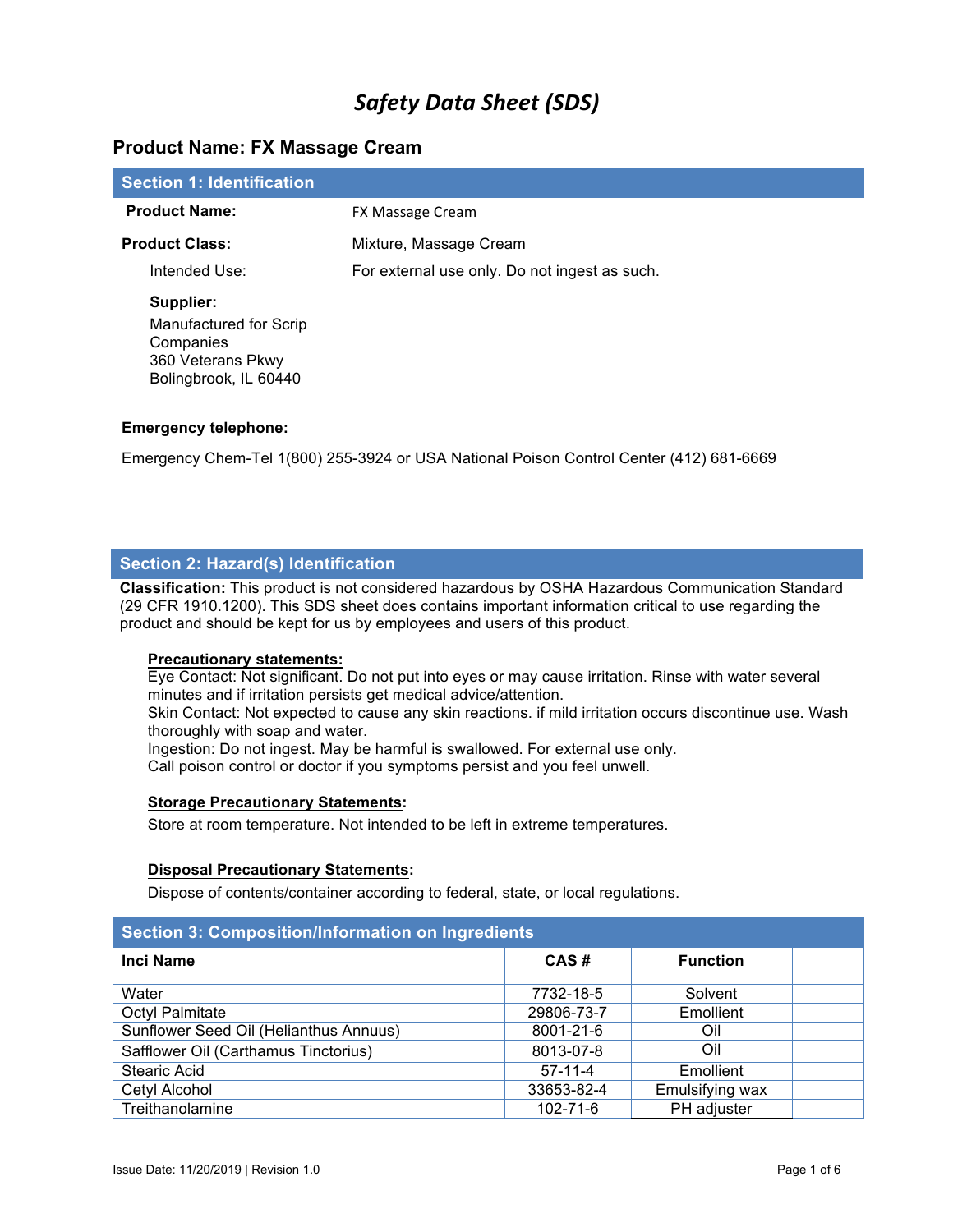# **Product Name: FX Massage Cream**

| Gluconolactone (and) Sodium Benzoate   | $90 - 80 - 2$ & 532-<br>$32-1$ | Preservative           |  |
|----------------------------------------|--------------------------------|------------------------|--|
| Grapeseed Oil (Vitis Vinifera)         | 8024-2204                      | Oil                    |  |
| Arnica montana (Arnica) Flower Extract | 68990-11-4                     | Humectant              |  |
| Tocopherol Acetate (Vitamin E)         | $59-02-9$                      | Antioxidant            |  |
| Tetrasodium EDTA                       | 8013-51-2                      | <b>Chelating Agent</b> |  |
|                                        |                                |                        |  |

# **Section 4: First-Aid Measures**

# **Description of first aid measures:**

Ingestion: Rinse mouth with water. Obtain medical advise.

Skin Contact: Wash with copious amounts of soap and water. Seek medical attention if irritation develops or persists.

Eye Contact: Rinse eyes thoroughly with potable water for at least 15 minutes and remove contacts if easy to do. Rinse under eyelids to remove any material. Seek medical attention if irritation persists.

Inhalation: Remove victim to fresh air. Seek medical attention immediately if person is unconscious or if breathing difficulty continues. Give artificial respiration and CPR if necessary.

#### **Most important symptoms and effects:**

Ingestion: May cause irritation to mouth, throat, and gastrointestinal tract.

Skin Contact: May cause irritation or redness. May produce an allergic reaction.

Eye Contact: May cause severe irritation or redness.

Inhalation: Not expected but if any irritation to nose, throat, and respiratory tract occurs with coughing, sneezing, and shortness of breath go to open fresh air and ventilate area.

#### **Indication of any immediate medical attention and special treatment needed:**

If needed, have the label or container available.

# **Section 5: Fire-Fighting Measures**

**Extinguishing media:** Use foam or dry powder. DO NOT USE WATER.

**Special hazards arising from the substance or mixture:** Mixture contains oils that are combustible at extreme temperatures.

**Fire hazard:** Ordinary combustible hazards in a fire.

**Advice to firefighters:** Suitable protective body suits, eye protection and respiratory ventilation devices should be worn to avoid breathing vapors.

# **Section 6: Accidental Release Measures**

- **Personal precautions:** Do NOT Smoke and do NOT expose to open flame, sparks, hot surfaces or sources of ignition.In case of accidental release, use caution as the floor may become slippery. Wear appropriate protective equipment and clothing during clean-up.
- **Environmental precautions:** Carefully contain and stop the source of spill. Product should not be excreted into drains or discharged into surface water or groundwater. Should a release of this product enter a US waterway and cause a film or sheen, the National Response Center (NRC) must be notified within 24 hours at (800) 424-8802.
- **Methods and materials for containment and cleaning up:** Use inert, non-combustible, absorbent materials to soak up spill if small and contained. Spilled product should be placed in suitable container for proper disposal according to all federal, state and local regulations.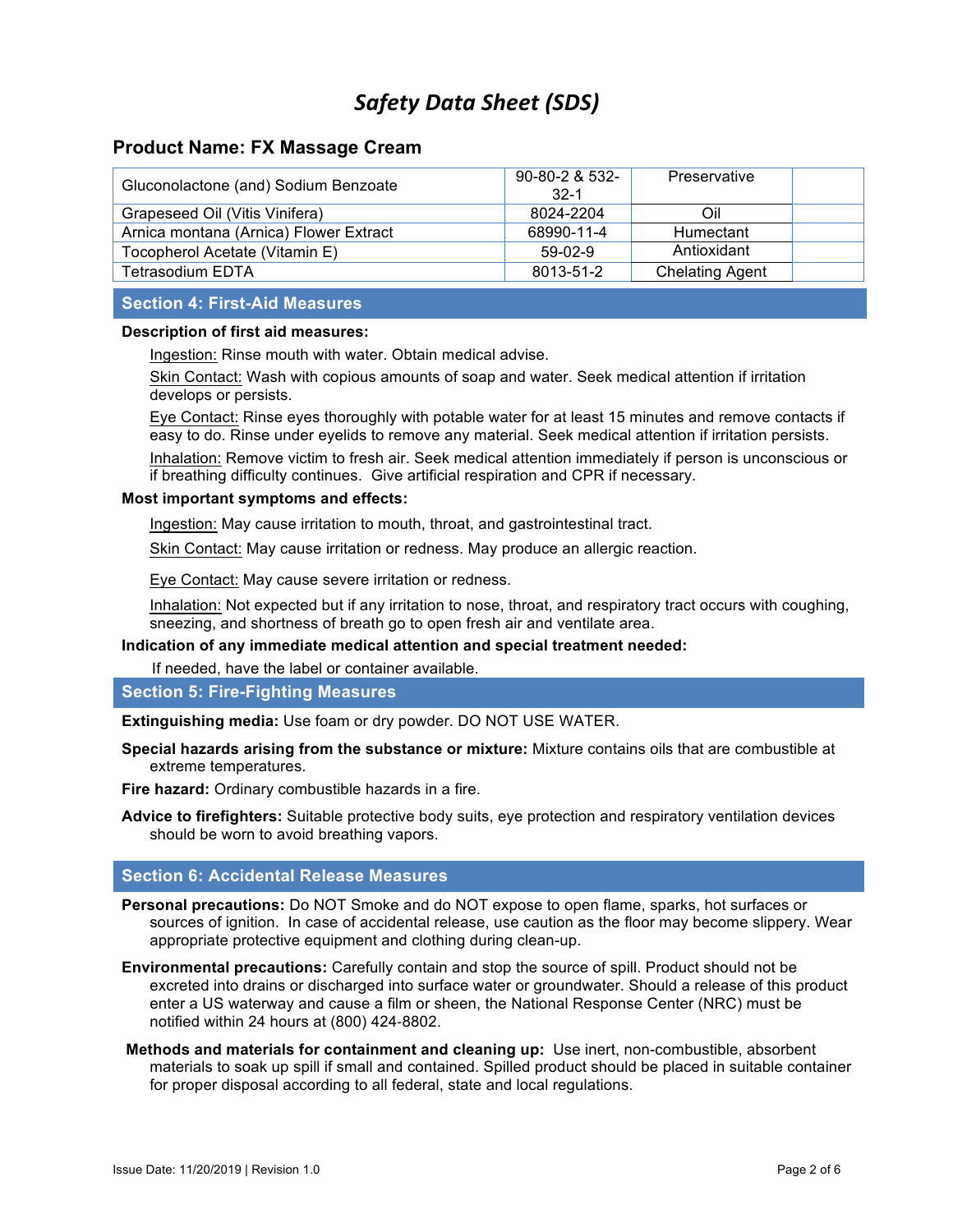# **Product Name: FX Massage Cream**

# **Section 7: Handling and Storage**

**Precautions for safe handling:** Do not ingest. Wash thoroughly with potable water and mild soap after handling.

**Conditions for safe storage, including any incompatibilities:** Keep container in a cool, dry, and wellventilated place. Observe label precautions. Only store in original container. Storage temperature are recommended at room temperature.

# **Section 8: Exposure Controls/Personal Protection**

**Control parameters:** Follow applicable regulations in your jurisdiction.

**Currently recommended monitoring procedures:** No recommendations.

#### **Exposure Controls:**

**Appropriate engineering controls:** Use local exhaust ventilation when possible to remove and prevent buildup of vapors/fumes.

**Individual protection methods:** Use good industrial hygiene practices in handling this material. Eye wash stations should be available. Wash exposed skin and face thoroughly with potable water and mild soap after use. If any irritation, redness, or a rash is noted, treat symptomatically or consult a doctor. Wear gloves, safety glasses, and protective clothing. In case of eye contact, flush with plenty of clean, potable water for at least 15 minutes. Remove contacts if easy to do so. Seek medical attention immediately. Wash contaminated skin before eating, drinking or smoking.

## **Personal Protect Equipment (PPE):**

**Eye/Face:** Optional goggles/face shield can be worn for protection.

**Skin:** None needed.

**Feet:** Wear suitable foot protection to avoid potential slips if product is spilled on the floor.

**Respiratory:** If airborne concentrations are above the applicable exposure limits, use NIOSHapproved respirator if qualified.

**Cream Mixture** 

## **Section 9: Physical and Chemical Properties**

| <b>Physical State:</b>           | Crear |
|----------------------------------|-------|
| Color:                           | white |
| Odor:                            | None  |
| <b>Odor Threshold:</b>           | No da |
| <b>Melting Point:</b>            | No da |
| <b>Freezing Point:</b>           | No da |
| <b>Initial Boiling Point:</b>    | No da |
| Flammability (solid, gas):       | No da |
| <b>Lower and Upper Explosion</b> | No da |
| <b>Flash Point:</b>              | No da |

**Odor Threshold:** No data available **Melting Point:** No data available **Freezing Point:** No data available **Initial Boiling Point:** No data available No data available No data available **Flash Point:** No data available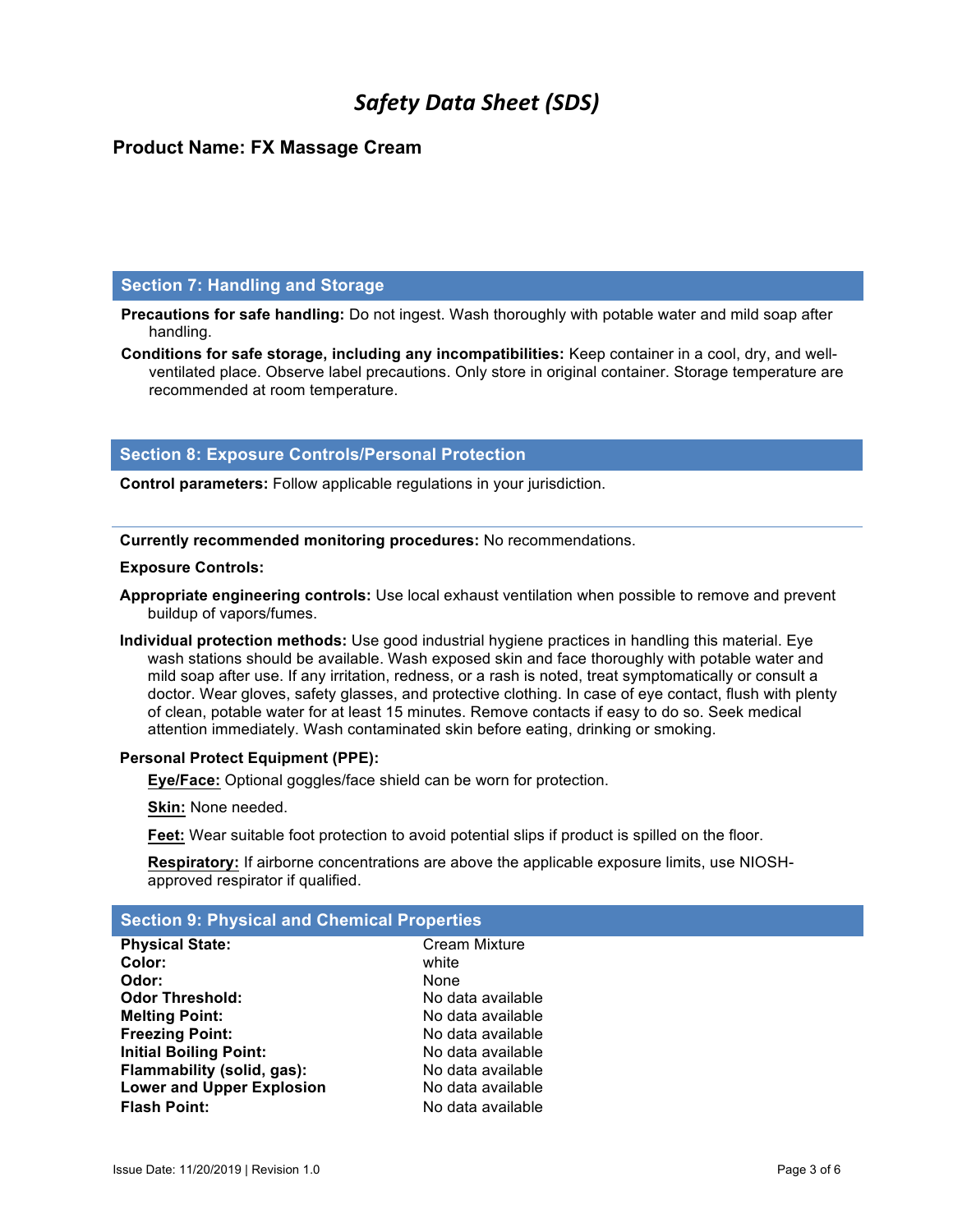# **Product Name: FX Massage Cream**

| <b>Section 9: Physical and Chemical Properties</b> |                               |  |  |  |
|----------------------------------------------------|-------------------------------|--|--|--|
| <b>Auto-Ignition Temperature:</b>                  | No data available             |  |  |  |
| <b>Decomposition Temperature:</b>                  | No data available             |  |  |  |
| pH:                                                | No data available             |  |  |  |
| <b>Kinematic Viscosity:</b>                        | No data available             |  |  |  |
| Solubility:                                        | Water soluble                 |  |  |  |
| <b>Partition Coefficient:</b>                      | No data available             |  |  |  |
| <b>Vapor Pressure</b>                              | No data available             |  |  |  |
| <b>Density</b>                                     | No data available             |  |  |  |
| <b>Density (and/or Relative Density):</b>          | Specific Gravity (Water=1) >1 |  |  |  |
| <b>Water solubility</b>                            | Water soluble                 |  |  |  |
| Viscosity, dynamic                                 | No data available             |  |  |  |
| <b>Relative Vapor Density:</b>                     | No data available             |  |  |  |
| <b>Particle Characteristics:</b>                   | No data available             |  |  |  |

# **Section 10: Stability and Reactivity**

**Reactivity:** Not studied as distributed.

**Chemical stability:** Stable under recommended conditions of storage and use.

**Possibility of hazardous reactions:** Under normal conditions of storage and use, hazardous reactions will not occur. Hazardous polymerization will not occur.

**Conditions to avoid:** Heat, sparks, flames, hot surfaces, sources of ignition or high temperatures.

- **Incompatible materials:** Incompatible materials and possible hazardous reactions may occur with oxidizing mineral acids, reducing agents, or other strong oxidizing agents.
- **Hazardous decomposition or byproducts:** Carbon monoxide and other unidentified organic compounds may be formed upon combustion.

## **Section 11: Toxicological Information**

#### **Information on toxicological effects:**

#### **Acute Exposure and Symptoms:**

Ingestion: May cause irritation to mouth, throat, and gastrointestinal tract.

Skin Contact: May cause irritation or redness. May produce an allergic reaction.

Eye Contact: May cause severe irritation or redness.

Inhalation: May irritate the nose, throat, and respiratory tract. Coughing, sneezing, and shortness of breath may occur following exposure.

#### **Chronic Exposure:**

No data exists for chronic exposure to the product.

#### **Numerical Measures of Toxicity**

No information exists for the product as distributed.

#### **Component Carcinogenicity**

This product does not contain any substances listed as a known or suspected carcinogen.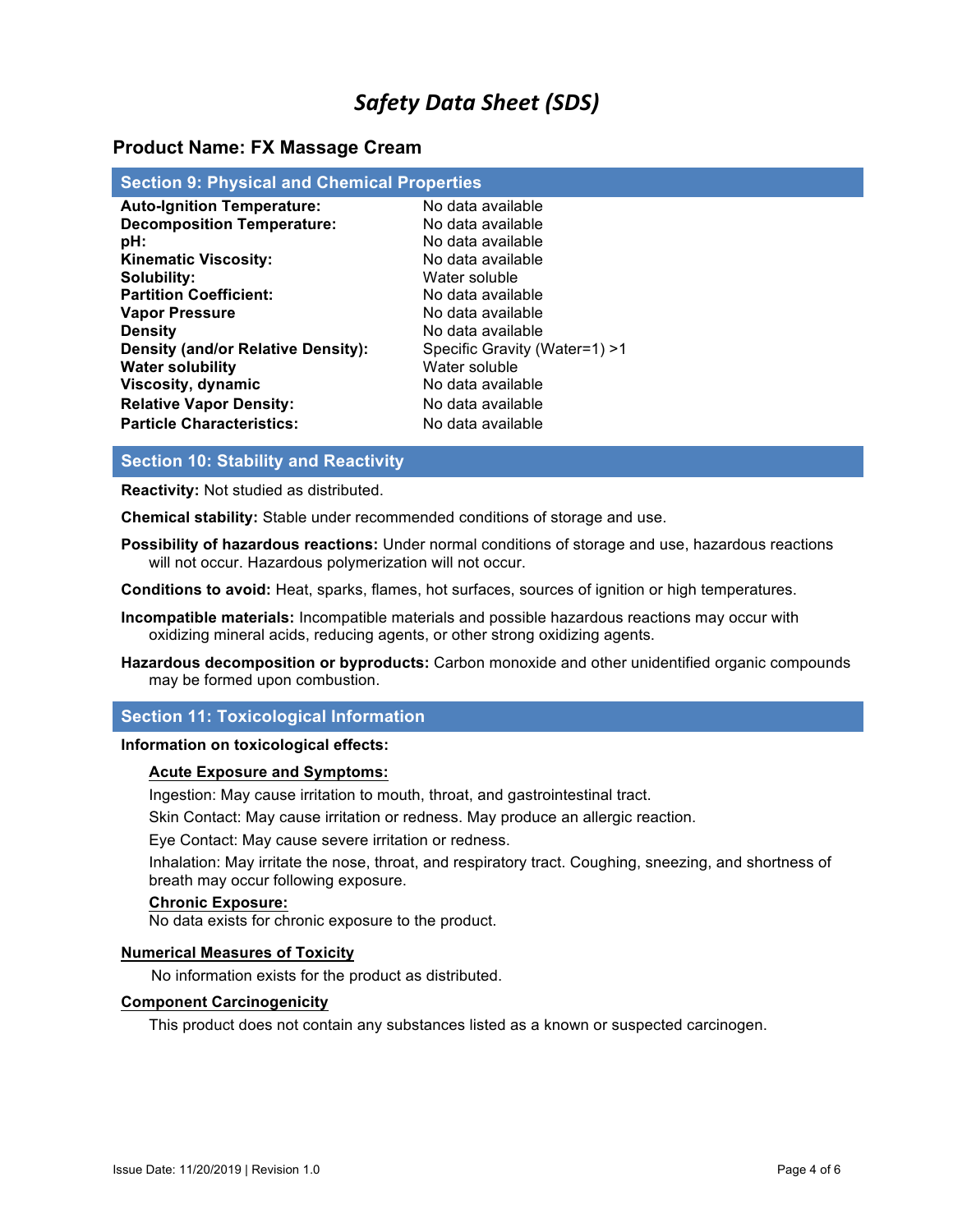# **Product Name: FX Massage Cream**

# **Section 11: Toxicological Information**

# **Other Toxicological Information**

Reproductive toxicity: Not classified.

Germ cell mutagenicity: Not classified.

Respiratory or skin sensitization: Not classified.

Specific target organ toxicity, single/repeat exposures: Not classified.

Aspiration hazard: Not classified.

# **Section 12: Ecological Information (non-mandatory)**

**Ecotoxicity:** Product has not been studied as distributed.

**Acute aquatic toxicity:** Product has not been studied as distributed.

**Persistence and degradability:** Not studied as distributed.

**Bioaccumulation:** Not studied as distributed.

**Mobility in soil:** Not studied as distributed.

**PBT and vPvB:** Not studied as distributed.

**Other adverse effect:** Do NOT allow product to enter sewers, streams or other bodies of water.

## **Section 13: Disposal Considerations (non-mandatory)**

#### **Waste treatment methods:**

**General Product Information:** Whatever cannot be saved or recovered for recycling should be disposed of according to state and local regulations. Dispose of container and unused contents in accordance with federal, state and local requirements.

# **Section 14: Transport Information (non-mandatory)**

## **Transportation Information:**

In accordance with DOT – not regulated

**Section 15: Regulatory Information (non-mandatory)**

# **15.1 Safety, health, and environmental regulation:**

**US Federal Regulations General Product Information:** Cream Mixture. **State Regulations General Product Information:** Other state regulations may apply. Check individual state requirements.

**California Prop. 65 Components:** No component of this product present at ≥0.1% is listed on the California Proposition 65 List.

#### **Carcinogenic categories**

# **National Toxicology Program (NTP):**

Product is not listed. No components of the product are listed.

## **International Agency for Research on Cancer (IARC):**